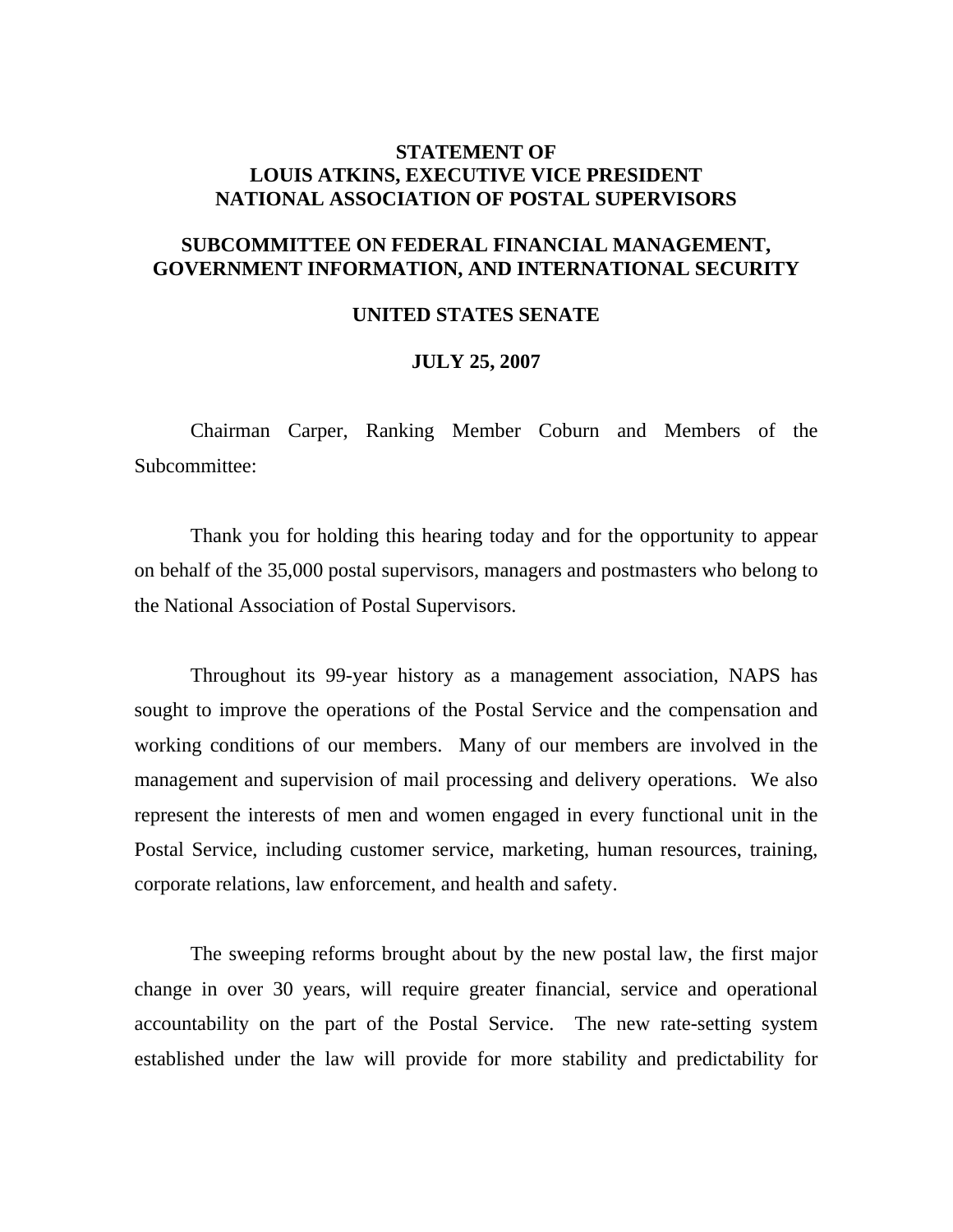mailers and rate-payers, while ensuring universal service at affordable rates. These and other reforms would not have been possible, Mr. Chairman, without your leadership and that of others on the Subcommittee.

 Indeed, the Postal Service indeed stands at the beginning of a new era. The new law – crafted on the basis of principle and compromise – presents opportunity and challenge to the Postal Service: opportunity in the sense of greater flexibility within the Postal Service to design and price its products and services; and challenge because of the heightened competition the Postal Service faces in an increasingly wired world.

 The Postal Service stands unique as time-tested public institution. Paramount in its distinctiveness is its obligation to satisfy an iron-clad public mandate existing since the birth of the republic – to provide mail service to all Americans at uniform and affordable rates – while at the same time operating like a business without the aid of taxpayer funds.

Now, the creation of a new pricing framework under the reform  $law - a price$ cap limiting increases to no more than the rate of inflation – will require the Postal Service to be more creative and focused than ever in growing new business and expanding revenue. At the same time, the price cap framework will place new demands upon the Postal Service to become smarter in how and where it spends its funds and serves its customers. These demands will extend from the front counter to the back office, from post offices to plants, from Maine to Alaska.

 The Postmaster General, his leadership team, and the postal workforce have done an excellent job over the past six years in increasing productivity, reducing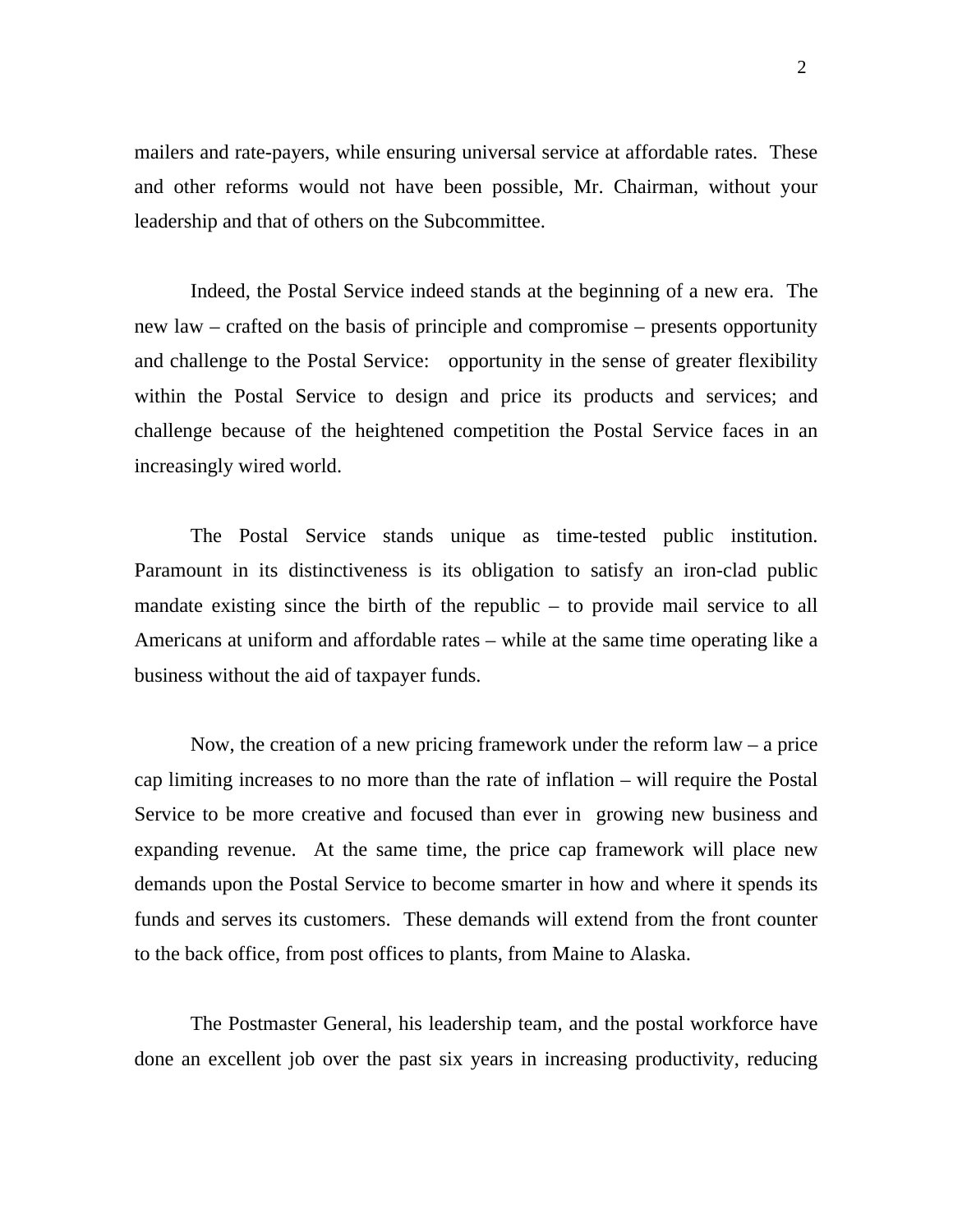costs and focusing attention on mail as the core business of the Postal Service. Two transformation plans – promoted by GAO and mandated by Congress – have paved the way for policy and operational changes that have permitted the Postal Service since 2001 to serve an additional 12 million delivery points with a dedicated workforce that is approximately ten percent smaller than it was in 1999.

 For a successful Fortune 500 company, the dynamics of growing and reshaping its business and operations goes with the terrain. Innovation, agility and speed are the ingredients of business success, especially in the service sector. For the Postal Service, the will to innovate, accelerate and compete for success has not come as easily. Historically, America's indispensable reliance on mail, the comfort of a quasi-monopoly, and the size of the USPS bureaucracy have spawned a culture more resistant to change. To survive and thrive, however, and especially under the new law, the Postal Service will need to change faster and smarter, undergoing a greater transformation of its people and operations than ever before.

 What does this mean for Postal Service managers and supervisors? Undoubtedly, the financial pressures – especially to remain within the price cap, will place new demands upon managers and supervisors to continue to reduce costs, yet continue to deliver universal service at the same high levels of quality. We are already seeing these financial pressures play out within the current policy debate over contracting out of delivery services. Unacceptable service levels in Chicago also have demonstrated what happens when service quality is allowed to deteriorate. The next big structural challenge within the Postal Service is yet to come, involving the potentially massive realignment and consolidation of processing plants and post offices, along with the postal transportation network.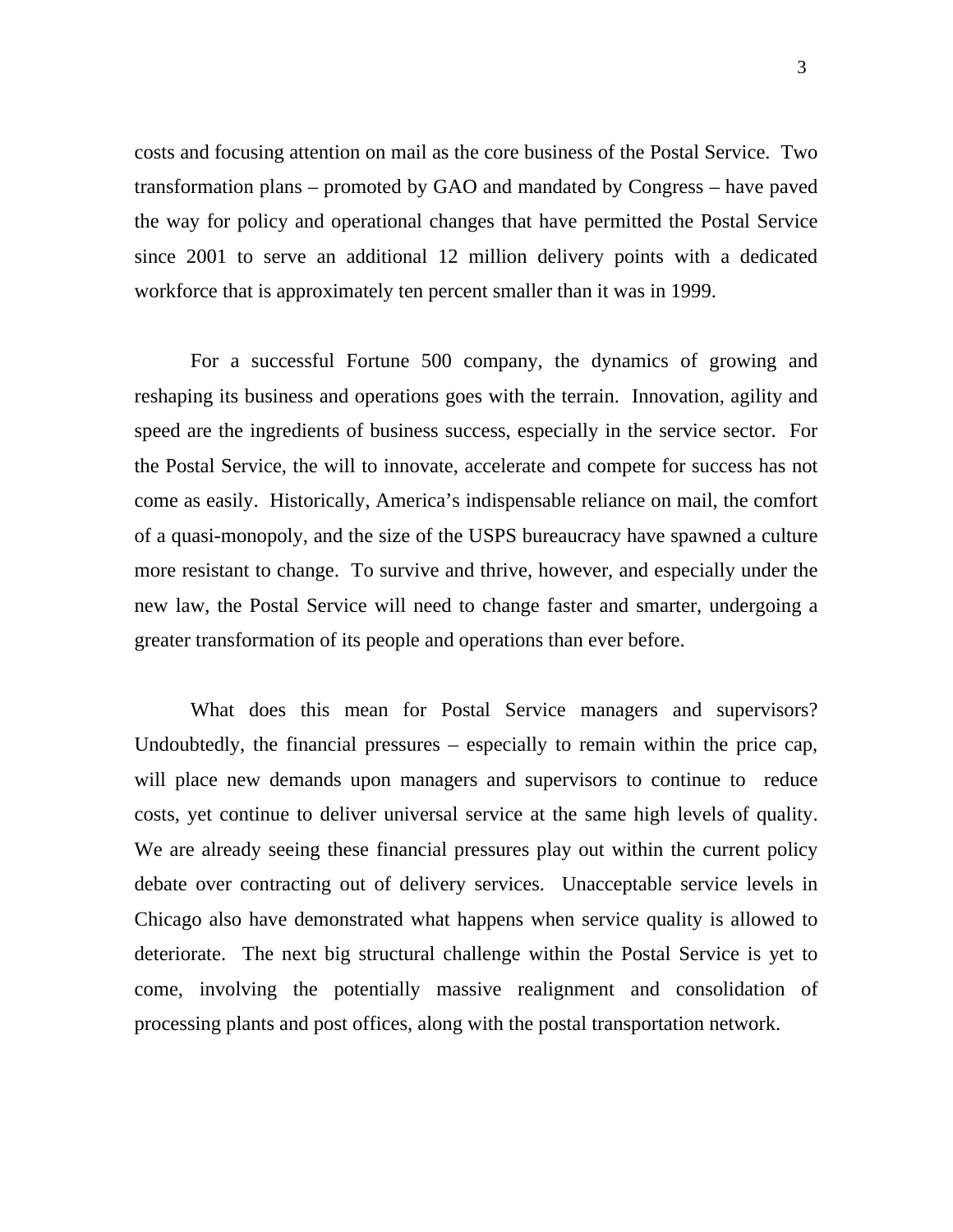The increasing insistence to do more with less, to maintain and exceed expectations with fewer resources, to cut costs, all are placing unprecedented demands upon managers and supervisors, demands that are not healthy, either in the long-run for the Postal Service and its customers, or the vitality and loyalty of its employees.

 When performance goals are arbitrarily set, staffing needs go unmet, demands increase to "make your numbers" – all within a context of pay for performance – the conduct of managers and supervisors is likely to be skewed in perverse ways, getting some supervisors into trouble through time clock falsification and other unacceptable behavior. This is not a path toward progress. All of us within the Postal Service – corporate executives, mid-level managers and front-line supervisors – need to be increasingly sensitive to avoid the creation of expectations and incentives that bring about these kinds of negative outcomes.

 The broader solution to success within the Postal Service will rely upon realistic, jointly-arrived-at goal-setting, better communication at all levels, less paperwork, training and genuine support for problem-solving, and greater teamwork at all levels. These are the building blocks of an organization whose business success will rely upon sharp-edged focus on the bottom line, merged with a realistic sense about what is possible today, and what we need to work together to achieve tomorrow. These things cannot be legislated; they can come about only through the desire and determination of Postal Service employees at all levels to work together in ways that reflect courtesy, dignity and respect, joined together for a common purpose: the timely and affordable delivery of mail to all Americans.